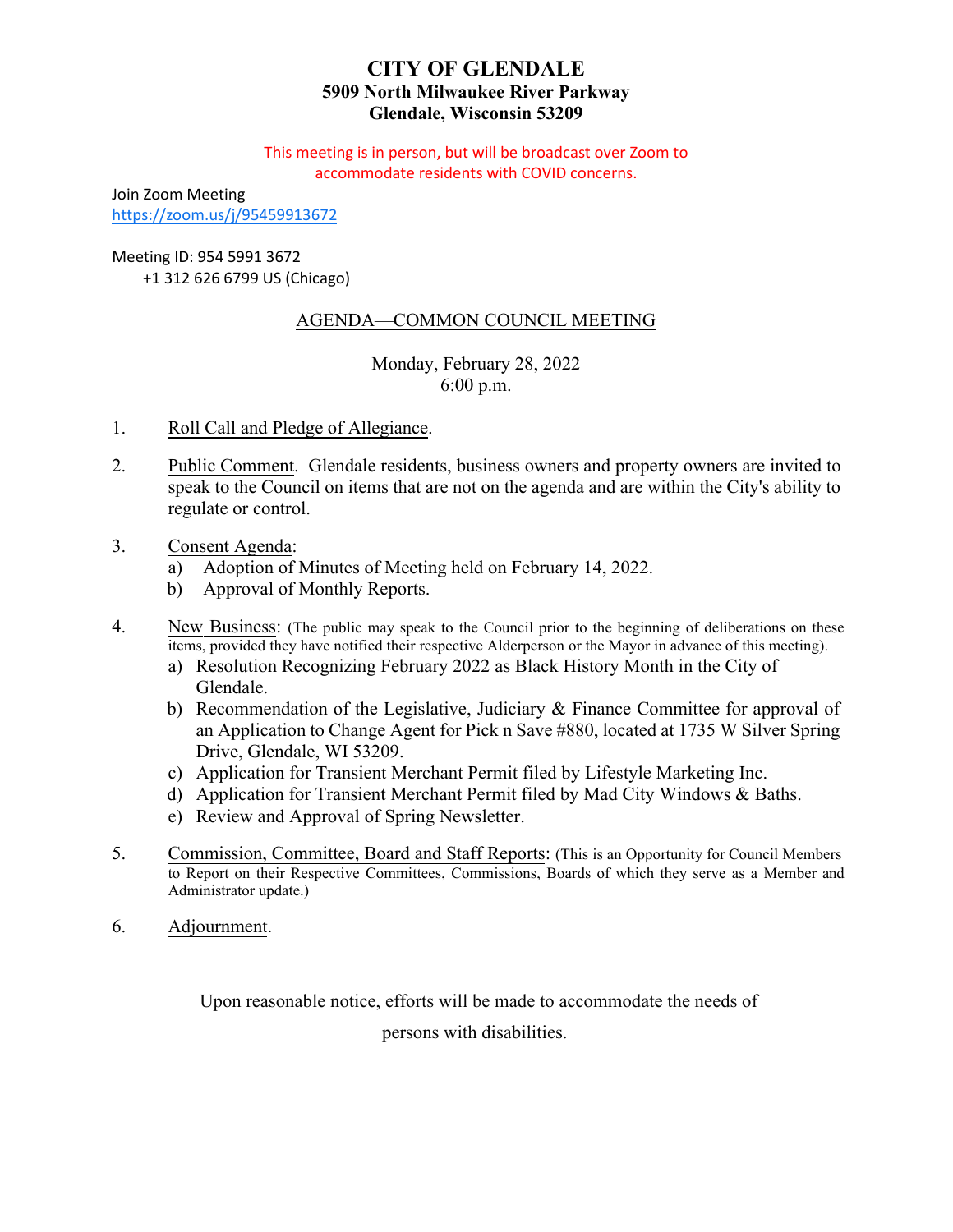# <span id="page-1-0"></span>3A-3B 2/28/2022

# CONSENT AGENDA

- a) [Adoption of Minutes of Meeting held on February 14, 2022.](https://www.glendale-wi.org/DocumentCenter/View/2433/Council-Minutes-2-14-2022)
- b) [Approval of Monthly Reports.](https://www.glendale-wi.org/DocumentCenter/View/2432/January-2022-for-Common-Council)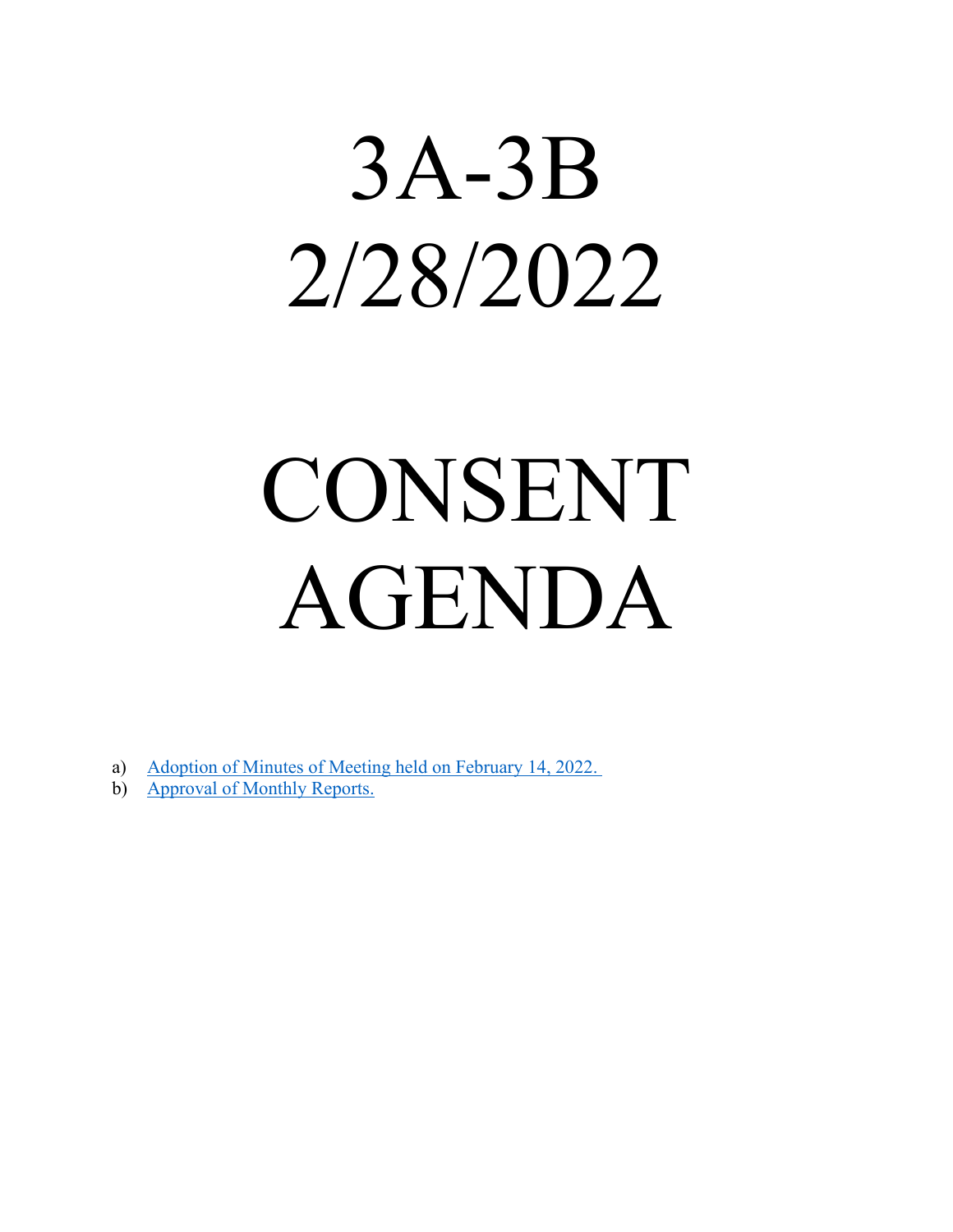<span id="page-2-0"></span>

| <b>SUBJECT:</b>      | Resolution Recognizing February 2022 as Black History Month in the City of<br>Glendale |
|----------------------|----------------------------------------------------------------------------------------|
| <b>FROM:</b>         | Tomika Vukovic, Alderwoman                                                             |
| <b>MEETING DATE:</b> | February 28, 2022                                                                      |

| <b>Budget Summary:</b>   | N/A |
|--------------------------|-----|
| Budgeted Expenditure:    | N/A |
| <b>Budgeted Revenue:</b> | N/A |

#### **FISCAL SUMMARY: STATUTORY REFERENCE:**

| <b>Wisconsin Statues:</b> | N/A |
|---------------------------|-----|
| <b>Municipal Code:</b>    | N/A |

### **BACKGROUND/ANALYSIS:**

The attached Resolution is to recognize February 2022 as Black History Month, and extend appreciation to our residents of African descent for their contributions to the City of Glendale and to the State of Wisconsin.

#### **RECOMMENDATION:**

Approve the 2022 Black History Month Resolution.

## **ACTION REQUESTED:**

Motion to approve the Resolution Recognizing February 2022 as Black History Month in the City of Glendale, as presented.

#### **ATTACHMENTS:**

1. [2022 Black History Month Resolution.](https://www.glendale-wi.org/DocumentCenter/View/2436/Resolution-22-05-Recognizing-February-2022-as-Black-History-Month)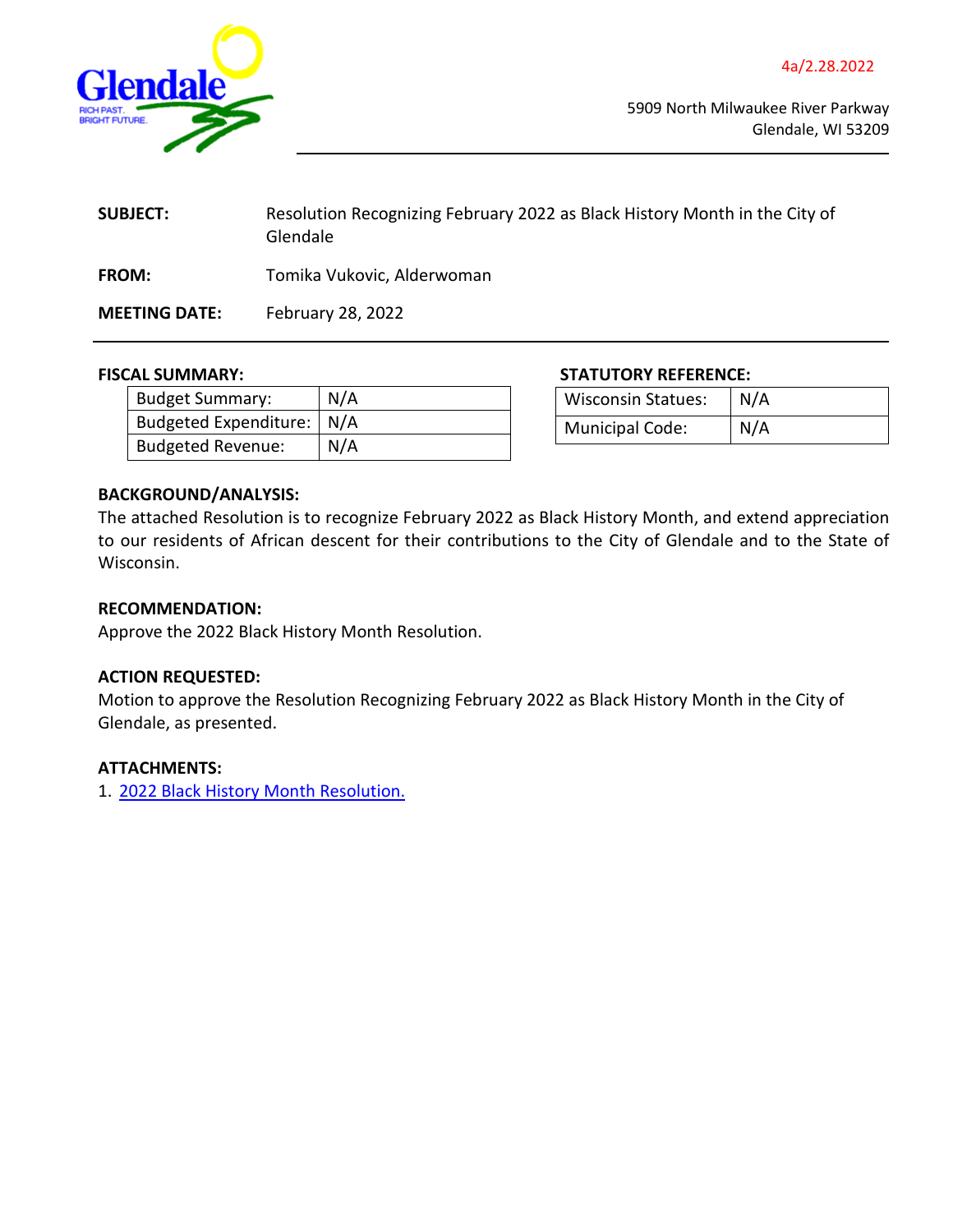<span id="page-3-0"></span>

**SUBJECT:** Recommendation of the Legislative, Judiciary & Finance Committee for approval of an Application to Change Agent for Pick n Save #880, located at 1735 W. Silver Spring Drive, Glendale, WI 53209.

**FROM:** Megan Humitz, City Clerk

**MEETING DATE:** February 28, 2022

#### **FISCAL SUMMARY:**

| <b>Budget Summary:</b>      | N/A |
|-----------------------------|-----|
| Budgeted Expenditure:   N/A |     |
| <b>Budgeted Revenue:</b>    | N/A |

| <b>STATUTORY REFERENCE:</b>       |  |
|-----------------------------------|--|
| Wisconsin Statutes:   Chapter 125 |  |

Municipal Code: | 7.2

### **BACKGROUND/ANALYSIS:**

The State of Wisconsin requires any business selling alcohol to have an Alcohol Beverage License. The License requires an agent be named to be responsible for all sales. Pick n Save #880, located at 1735 W. Silver Spring Drive has requested a change of agent.

All background checks have been concluded by the City of Glendale Police Department.

#### **RECOMMENDATION:**

All applications are on file in the Clerk's office. The appropriate background checks were completed by the Police Department.

Staff recommends approval of the change of agent to D. Howard.

#### **ACTION REQUESTED:**

Motion to approve the Application to Change Agent for Pick n Save #880, located at 1735 W. Silver Spring Drive, Glendale, WI 53209.

#### **ATTACHMENTS:**

1. None.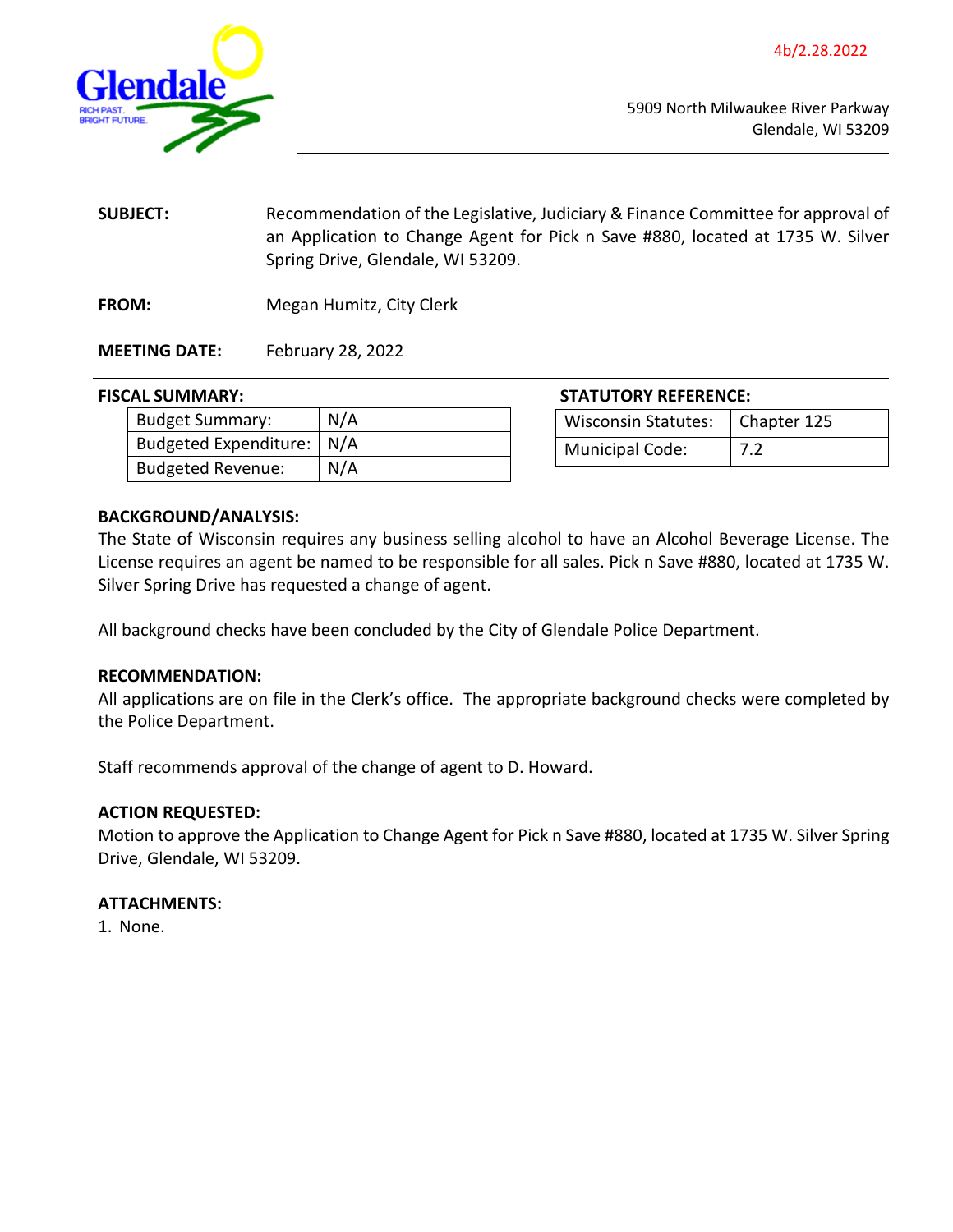<span id="page-4-0"></span>

**SUBJECT:** Application for Transient Merchant Permit filed by Lifestyle Marketing Inc.

**FROM:** Megan Humitz, City Clerk

## **MEETING DATE:** February 28, 2022

| .                           |          |
|-----------------------------|----------|
| Budget Summary:             | N/A      |
| Budgeted Expenditure:   N/A |          |
| <b>Budgeted Revenue:</b>    | \$500.00 |

**FISCAL SUMMARY: STATUTORY REFERENCE:**

| <b>Wisconsin Statues:</b> | N/A |
|---------------------------|-----|
| <b>Municipal Code:</b>    | 7.4 |

#### **BACKGROUND/ANALYSIS:**

Application for Transient Merchant Permit filed by Lifestyle Marketing Inc. was reviewed and approved by the City of Glendale Police. This is a new Transient Merchant Permit Application for door-to-door solicitation of fiber internet from a direct sales company representing AT&T fiber, for the period March 1, 2022 to December 31, 2022. At the time of application, only one sales representative fee and background investigation report was completed.

#### **RECOMMENDATION:**

Staff recommends discussion and possible approval of the Application from Lifestyle Marketing Inc., for a Transient Merchant Permit.

#### **ACTION REQUESTED:**

Motion to approve the Application for a Transient Merchant Permit filed by Lifestyle Marketing Inc., period March 1, 2022 to December 31, 2022.

#### **ATTACHMENTS:**

1. None.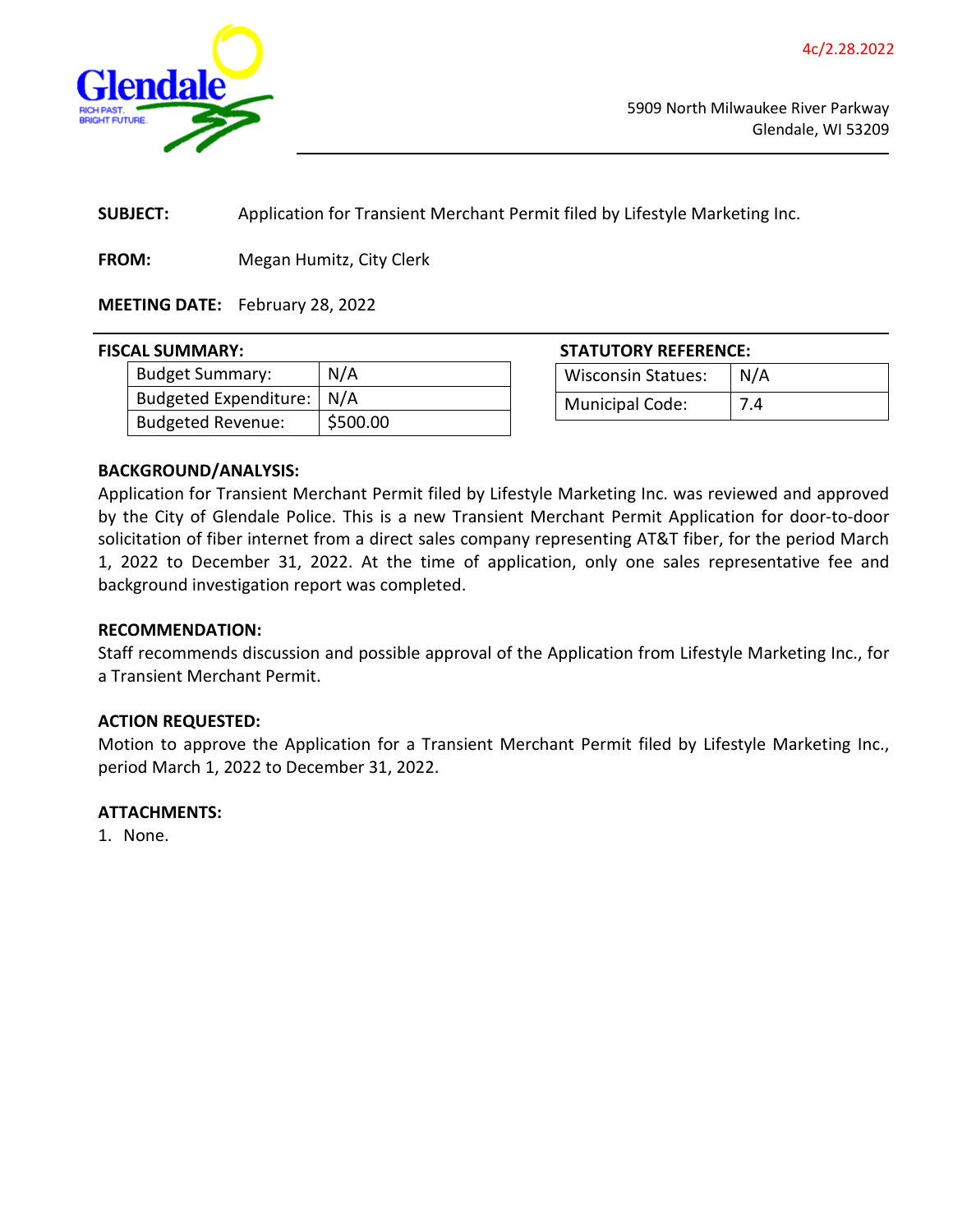<span id="page-5-0"></span>

**SUBJECT:** Application for Transient Merchant Permit filed by Mad City Windows & Baths

**FROM:** Megan Humitz, City Clerk

## **MEETING DATE:** February 28, 2022

#### **FISCAL SUMMARY:**

| Budget Summary:           | N/A      |
|---------------------------|----------|
| Budgeted Expenditure: N/A |          |
| <b>Budgeted Revenue:</b>  | \$500.00 |

| STATUTORY REFERENCE:      |            |
|---------------------------|------------|
| <b>Wisconsin Statues:</b> | $\mid N/A$ |
|                           |            |

Municipal Code: | 7.4

### **BACKGROUND/ANALYSIS:**

Application for Transient Merchant Permit filed by Mad City Windows & Baths was reviewed and approved by the City of Glendale Police. This is a new Transient Merchant Permit Application for door-todoor solicitation of scheduling free window and bath estimates, for the period March 1, 2022 to December 31, 2022. At the time of application, four sales representative fees and background investigation reports were completed.

#### **RECOMMENDATION:**

Staff recommends discussion and possible approval of the Application from Mad City Windows & Baths, for a Transient Merchant Permit.

#### **ACTION REQUESTED:**

Motion to approve the Application for a Transient Merchant Permit filed by Mad City Windows & Baths, period March 1, 2022 to December 31, 2022.

#### **ATTACHMENTS:**

1. None.